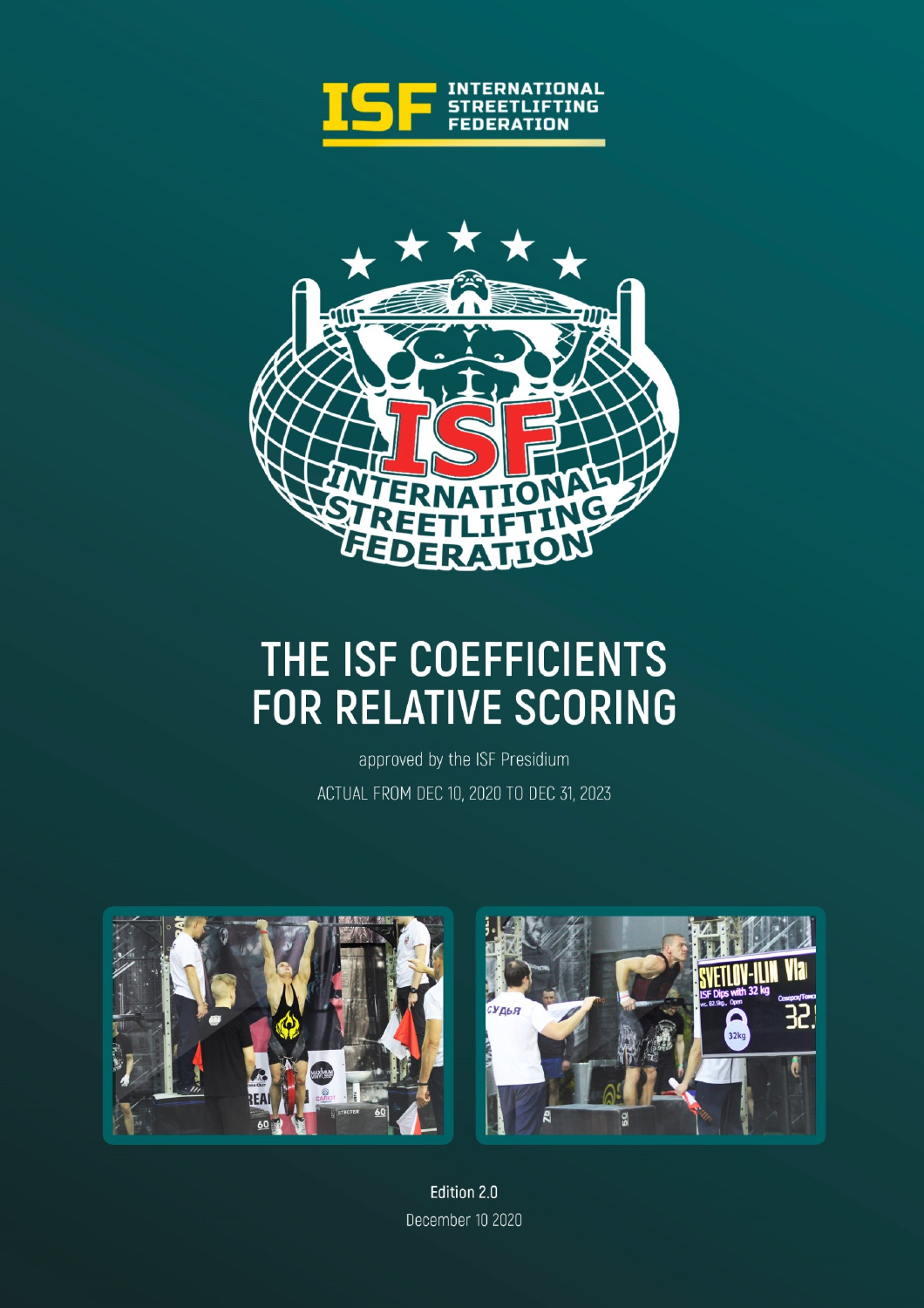## Key Points

In streetlifting, differences in the size of the athlete's body, and therefore in their body weight, are reflected in the divide of streetlifters into different weight classes. However, in certain cases, it is necessary to determine who is the best athlete in the competition or what is the best result that has ever been achieved in many competitions, without taking into account differences in body weight. Thus, we are talking about a system for assessing the achievement of athletes in relation to their body weight - or, in other words, a *relative evaluation*.

Any evaluation system has the goal of converting the objective result shown by the athlete (in our case, expressed in an objective measure: kilograms) into some conventional points. The rule for converting a sports result into points is called a scoring scale. From a practical point of view, a scoring scale given in the form of a formula was used, namely:

(1)

The equalization coefficient is calculated by the formula:

$$
ISF Coefficient = \frac{100}{A - B * e^{-C * Bwt}}
$$
 (2)

where Bwt – body weight; A, B, C – constants; e is the base of the natural logarithm; 100 – normalization factor and body weight  $Bwt \ge 40kg$  for men and  $Bwt \ge 35kg$  for women.

The parameters of the equation (constants) for various types of competitions are given in Table 1.

|             |                               | A         | B         | ◠       |
|-------------|-------------------------------|-----------|-----------|---------|
| တ<br>Men'   | Classic Streetlifting (Total) | 799,81893 | 681,45441 | 0,00614 |
|             | Classic Pull-up/Chin-up       | 320.98041 | 281.40258 | 0.01008 |
|             | Classic Dip                   | 381.22073 | 733.79378 | 0.02398 |
| ပ<br>Women' | Classic Streetlifting (Total) | 406,88531 | 697,06188 | 0,02032 |
|             | Classic Pull-up/Chin-up       | 142.40398 | 442.52671 | 0.04724 |
|             | Classic Dip                   | 221.82209 | 357.00377 | 0.02937 |

Table 1. The parameters of the equation

To equalize the results of competitors, the ISF point's results for athletes whose body weight exceeds a certain threshold are increased by 0.5 points for each additional kilogram.

- For men: 90 kg in pull-ups/chin-ups, 100 kg in dips on the uneven bars and 95 in the double event (total).
- For women: 50 kg in pull-ups/chin-ups, 60 kg in dips and 55 kg in the double event (total).